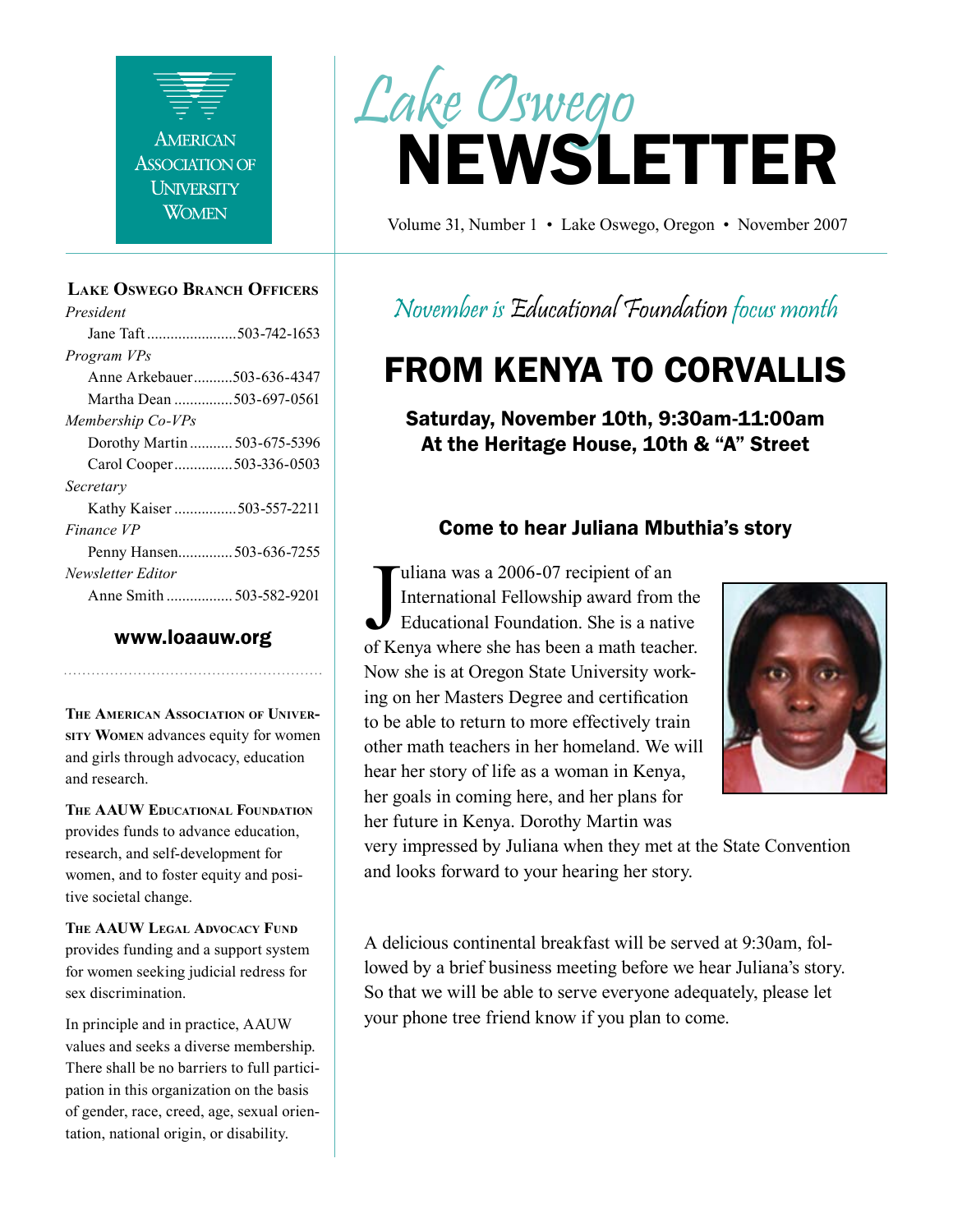# Jottings from Jane



#### **W** want a branch<br>
newsletter! When we are between editors,<br>
even when the hiatus has been announced, the members want a branch newsletter! When we are between editors, of the board get anxious calls and e-mails. Didn't I pay my dues? Have I been dropped from the list? Despite e-mails and phone trees, there is still confusion over the next program, the next book group, the position AAUW may be taking on a particular topic. I greatly enjoyed editing the *Newsletter* for several years, until I moved on to the branch presidency.

It is with particular pleasure, then, that I welcome **Anne Smith** to the post of *Newsletter* editor for Lake Oswego. Although new to the branch, Anne transferred from Greenville, SC, and is a longtime AAUW member. She shares with us both her talents as a graphic designer and her experience with the organization. We can look forward to her keeping us well-informed about what going on in the branch.

In the last few weeks, another member of our branch has accepted a new AAUW position. **Barbara McDonald**, our public policy chair, has become state co-chair of public policy, responsible for state policy issues. Most of you will have heard Barbara giving her public policy updates at branch meetings and already know that she is an eloquent spokesperson on issues of importance to both AAUW and to us as individuals. We congratulate her on her new assignment and will support her in her larger role. Elsewhere in this issue, you will be able to read about the strong stance that AAUW is taking on Measure 50 (see p. 4), and I urge you to take State's arguments into account as you cast your ballot in the next weeks. Remember that AAUW is non-partisan, but both the Association and the State do take positions on issues relevant to our mission of advancing equity for women and girls.

Our speaker this month (see p. 1) will bring us an insider's view of what our Educational Foundation contributions accomplish.

### Directory additions and changes

Please notify Dorothy Martin of any corrections to the Directory.

#### *New members*

**Jacqueline "Cackie" Kyle** (Chip) 109 Garibaldi Street Lake Oswego, OR 97035 503-387-3940 Cell; 847-404-1404 cvk@comcast.net Scripps College, BA History

**Anne H. Smith** (Kerry) 28920 SW Meadows Loop Wilsonville, OR 97070 503-582-9201 Anne@ImpressPublications.com Dickinson College, BA Psychology & Engl. Lit.

#### **Renewal**

**Ann Meyer** (Jim) 1010 Upper Devon Lane Lake Oswego, OR 97034 503-635-6184 kajmeyer@earthlink.net University of Utah

#### *Changes*

**Linda Bigler** email libigler@easystreet.net; Drop Linda's Connecticut address **Benona Dawson** #5 (not #5A) **Mary Holderness** email holdern@hughes.net

#### **Louise Jolly**

email klj555@hevanet.com **Judith Kenny** email j.kenny@comcast.net **Nancy Lipsett** drop email **Pia Welch** 6 Eagle Crest Drive [(mail) P.O. Box 116], Lake Oswego, OR 97034 **Bettirae Willis** email bewillis@ easystreet.net **Marcia Pickens-Cole** is listed twice on pp. 14 and 15. Remove the listing on p. 15 **JoAnne Frost** is listed twice. Drop JoAnne Jenkins-Frost on p. 11.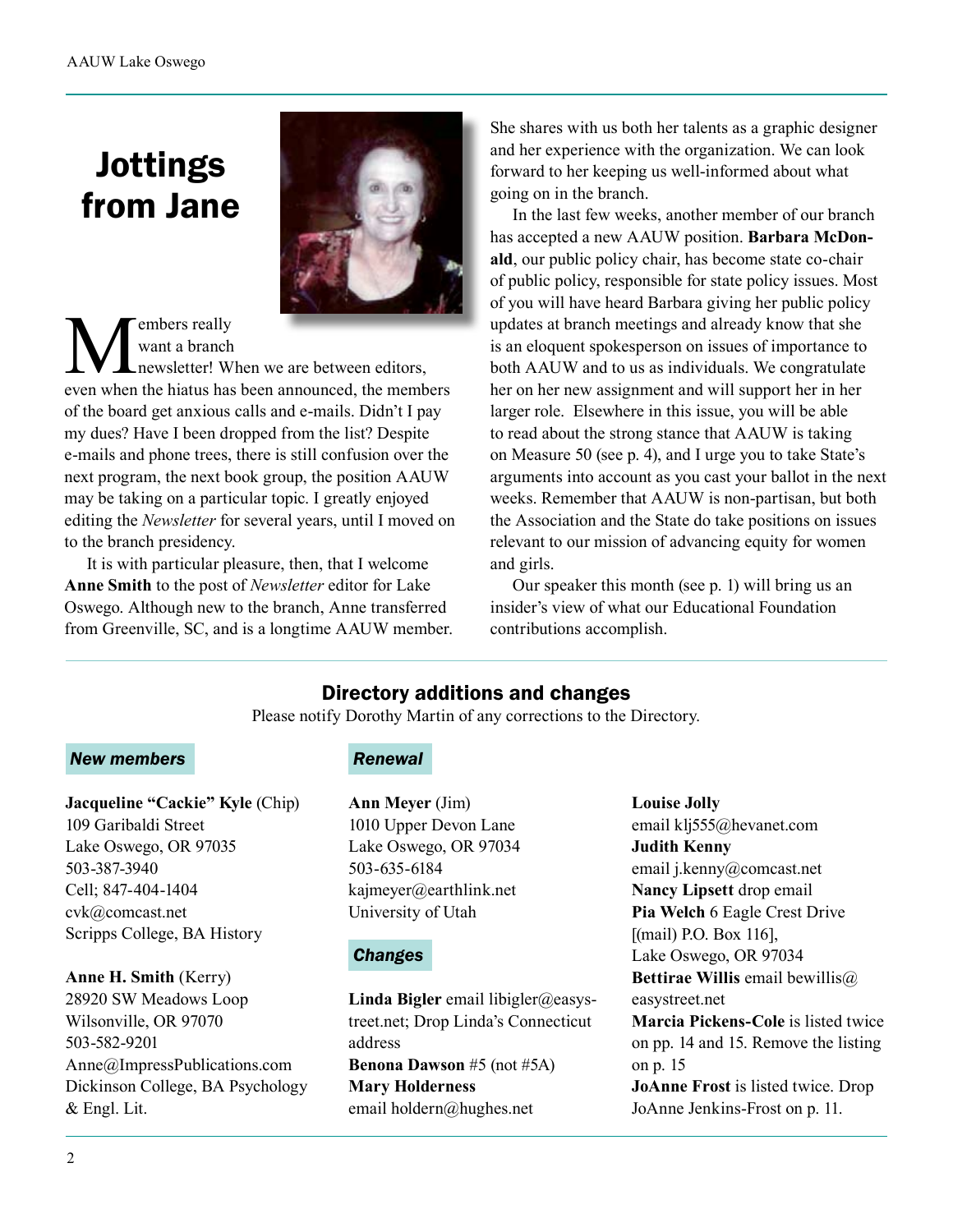#### Home Tour sponsored by Lincoln City Branch

The Lincoln City Branch of AAUW will hold its **9th annual Home Tour on Saturday, December 1, 2007, from 11:00 a.m. to 4:00 p.m.** The gated community of Salishan, south of Lincoln City, will again be the venue where five distinctive homes with bay, ocean, and woodland views will be shown. We regret that these homes are not handicapped accessible.

No private cars are allowed on the Tour. Vans leave from the Salishan Pro Shop. Access the parking area at the stoplight at the Shops at Salishan on the west side of Highway 101. The Salishan Pro Shop is at the far south side of the parking lot. After parking, go to the Pro Shop to exchange your ticket for a boarding pass. Vans will run every fifteen minutes from 11:00 a.m. to 3:00 p.m.

Home baked cookies and our famous "Yum-Yum" cookbooks will be sold at the Pro Shop. There will be no tea this year, but refreshments are available at Salishan Lodge, Pro Shop, the Shops at Salishan, Side Door Cafe on Gleneden Beach Loop, and other nearby restaurants.

Tickets are \$15 and will be on sale the first week in November and will be available from AAUW members, the Chamber of Commerce, Lincoln City Visitors and Convention Bureau, and Hot Pots/Le Domaine at Shops at Salishan. They will also be sold at the Pro Shop the day of the Tour. You may also call Patty Adams at 541-994-9976.

# Interest Groups

#### *Tuesday Morning Books*

November 27, 9:45 a.m. Hostess: Jean Cleary Leader: Carol Ficht Book: *Case Histories* by Kate Atkinson

#### *Interpretive Books*

November 29, 9:30 a.m. Hostess: Peggy Lineweaver Leader: Diana Gough Book: *Lathe of the Heavens* by Ursula LeGuin

#### *Thursday Evening Books*

December 6, 7:30 p.m. Hostess: Jane Taft Intro: Rita Studd Book: *First Ladies* by Margaret Truman

#### *Friday Books*

Meets on the fourth Friday of the month at 10:00 a.m. New members are most welcome to join this book group — Call Martha Dean at 503- 697-0561 if you would like more information.

#### *Movie Group*

Meets second Tuesday of each month. Call Jo Ann Frost for more information: (503) 624-0871 or ldfrost@spiritone.com.

#### *Portland Center Stage*

Please call Laura Eyer for more information: 503-982-3522, eyerfamily@sbcable.net.

#### *Laffalot Bridge*

Meets 2nd and 4th Mondays at 1:00 p.m. This casual two-table group needs substitutes. If you would like to be added to our list or would just like more information, please contact susanhornung@hotmail.com or telephone (503) 635-4893.

#### *Fourth Wednesday Bridge*

Meets at 1:00 p.m. on the fourth Wednesday of the month. Call Betty Hittle at 503-636-7034 for more information about this bridge group.

#### *Eat Ethnic*

Meets on the third Tuesday at 6:30 p.m. New members are always welcome to join this group, which dines at a variety of ethnic restaurants during the year. Members are welcome to bring spouses and friends. To be added to the email notification list or be called each month, just contact Susan Hornung at susanhornung@hotmail.com or call (503) 635-4893.

#### *Exploring the Northwest*

For more information on this group, contact Susan Kingzett, 503-656- 5970 or sezett@msn.com, or Shirley Ward, 503-636-4437 or wardsp@ comcast.net.

#### NEXT BOARD MEETING

TUESDAY, NOVEMBER 27 7:15 P.M.

MARYLHURST LIBRARY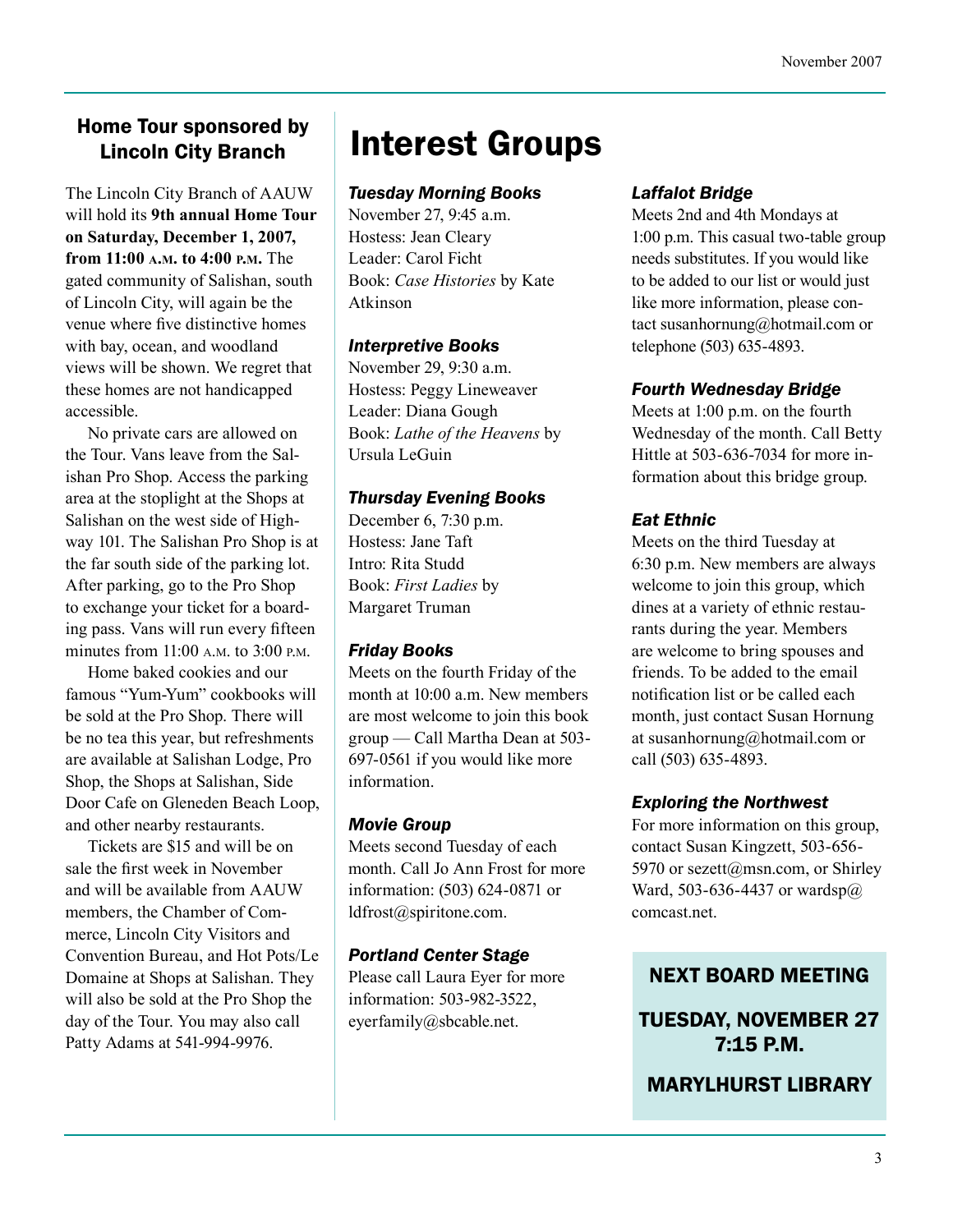## Here are 10 million reasons for yes on 50

*Reprinted from the Statesman Journal, Salem, Oregon October 14, 2007 (www.StatesmanJournal.com)*

Ey, buddy, can you spare a dime? How about \$10<br>million? You can if you're the tobacco industry.<br>Three companies — Philip Morris USA, Reyn-<br>olds American and Altria Cornorate Services Inc million? You can if you're the tobacco industry. Three companies — Philip Morris USA, Reynolds American and Altria Corporate Services Inc. have contributed more than \$10 million toward defeating Oregon's Measure 50.

Now, why do you suppose they're trying to sway the Nov. 6 election?

We suspect it's not simply because they're fine, publicspirited corporations that believe in an enlightened electorate. Led by \$5.8 million from Philip Morris, the tobacco industry's contributions have demolished previous records for ballot-measure spending. That's even when the figures are adjusted for inflation.

Out-of-state tobacco interests are experienced at meddling in Oregon politics. They previously bankrolled two of the most expensive campaigns in Oregon history, fighting ballot measures in 1988 and 1996.

Despite what the anti-Measure 50 ads claim, we also are skeptical that the tobacco industry truly is worried about the state constitution.

Measure 50 would enshrine a hefty tobacco tax increase into the constitution. That has opponents howling about the trivializing of Oregon's legal foundation.

However, the Oregon Constitution isn't exactly a bare-bones, Jeffersonian document. It runs for more than 50,000 words — six times the length of the U.S. Constitution. In part, that's because Oregonians love to tinker with their constitution, amending it 240 times since 1902.

Among its provisions, courtesy of both the state's founders and later voters, are these: People are allowed to move out of Oregon. But state-owned trees can't be logged for export unless the timber is processed in Oregon. Liquor can be sold by the glass. Large ships are exempt from taxation until 1935. Not to mention this tidbit: "Every person who shall give, or accept a challenge to fight a duel ... shall be ineligible to any office of trust, or profit."

And there are pages and pages of regulations creating or changing taxes.

As for the current election campaign, we're certainly not convinced that tobacco companies are concerned about Oregon's health.

Measure 50 would help kids live healthier lives. It would increase health-care programs for children and low-income adults, as well as expand anti-tobacco efforts.

Maybe the latter provision is why the tobacco companies hate Measure 50. They manufacture products that kill people. The only way to protect their market share is to develop new tobacco addicts.

That must be it. From the tobacco industry's perspective, \$10 million is a cost-effective investment if it keeps more Oregonians addicted to tobacco.

But in choosing between tobacco companies and children's health, it should be an easy decision for voters. The \$10 million anti-Measure 50 campaign is one of the best reasons to vote for Measure 50.

AAUW members are encouraged to write letters to the editor of the Portland and Lake Oswego newspapers in favor of Measure 50.

#### News from Former Members

**Roe Templeton** wrote to us about her move to California. After a "great year at Oswego Place" she has moved to Los Osos, near San Luis Obispo, California. She is living in a home receiving the 24-hour care that she now requires. She is also near Linna and Diane (daughters?). Her new address is 709 Mar Vista, Los Osos, CA 93402, her phone number is 805-528-8485. Her closing comment was, "Your friendship is important to me and I hope you will call, come by or otherwise continue to stay in touch. You will always be welcomed. Love, Roe"

Recently **Rosemary Cleland** asked Dorothy Martin to convey her greetings to Branch members. She was playing with other Millenium Band members at the Martins' church. She still misses taking part in the Branch, but, as for many of us, there just aren't enough hours in the day to do all that we'd like to do.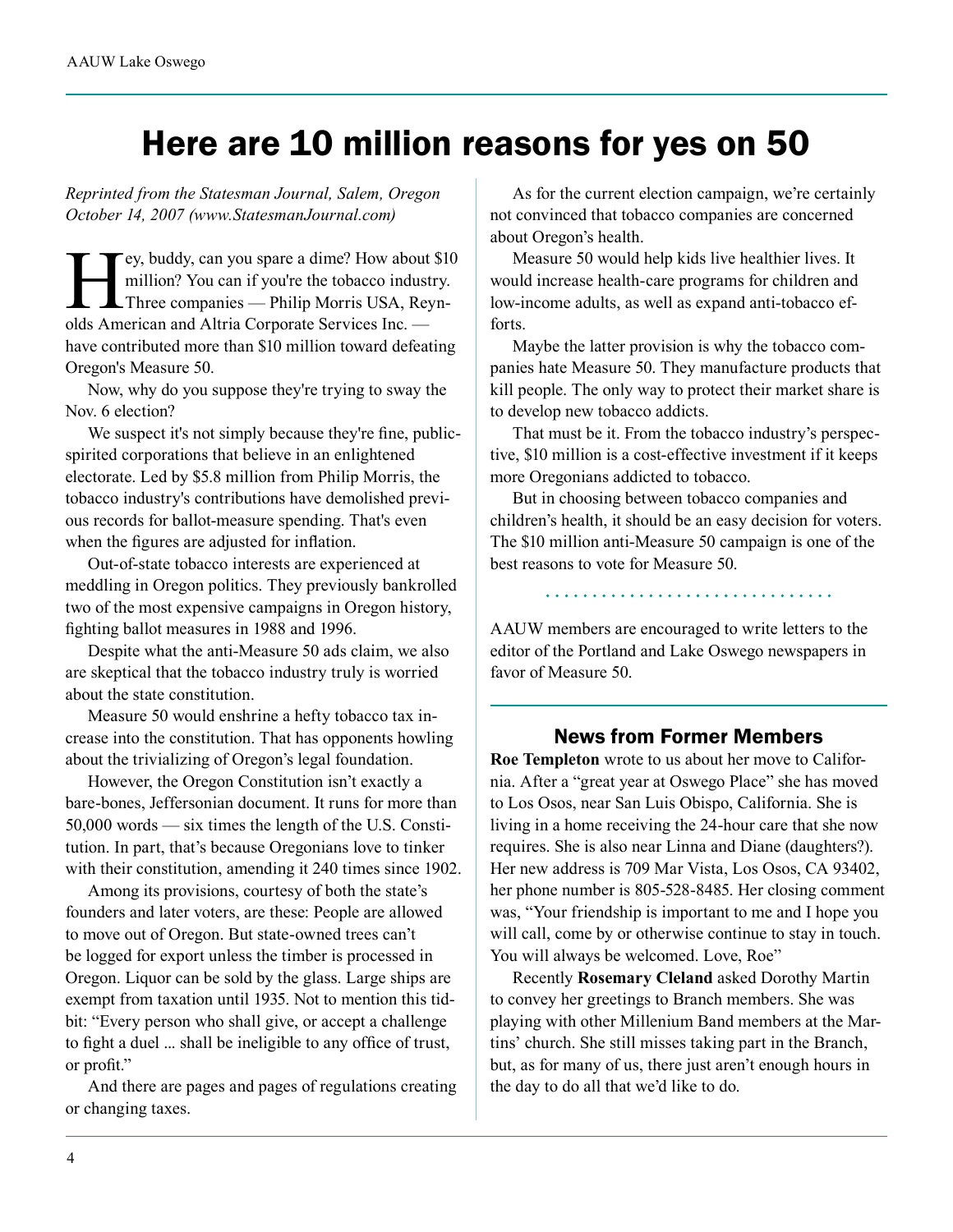# The Work of the Educational Foundation

#### Dorothy Martin, E.F. Chair

The Educational Foundation is a key part of<br>AAUW. From the beginning our founders is<br>subsequent leaders have emphasized the intance of education for women and girls. E.F. grant AAUW. From the beginning our founders and subsequent leaders have emphasized the importance of education for women and girls. E.F. grants and fellowships help women further their own education in their chosen fields or to develop their skills in other fields. Many of us are familiar with the leadership role AAUW has had in bringing attention in this country to problems of harassment of girls at all grade levels, not only reporting the matter, but creating educational materials for use by teachers and parents. We have our personal roles in helping to further the work of the Educational Foundation by contributing the funds to make it all happen.

Yes, I know some of us will say, but I already donated to E.F. in January, '07. True, we did have the Branch '06- '07 focus on E.F. at that time, because the fall and spring program calendars had already been established. Now for the '07-'08 program year the E.F. focus is during November. This E.F. chairperson hopes that we will continue to designate November as E.F. month. Meanwhile I encourage all of our members to contribute to the Educational Foundation Fund. Remember a contribution in memory, or in honor, of a person is an appreciated gift. Thank you for your contributions.

#### THE EDUCATIONAL FOUNDATION - THE HEART OF AAUW

|                                       | Gift Amount \$<br>Gifts of $$100 - $174$ confer membership in the <i>Oregon Century Club</i> ;<br>gifts of \$175 or more, in the Oregon Century Club Plus.                                                                     |  |  |  |  |  |  |
|---------------------------------------|--------------------------------------------------------------------------------------------------------------------------------------------------------------------------------------------------------------------------------|--|--|--|--|--|--|
|                                       | Gifts of \$25 or more may be designated to honor a friend or a loved one.                                                                                                                                                      |  |  |  |  |  |  |
|                                       |                                                                                                                                                                                                                                |  |  |  |  |  |  |
|                                       |                                                                                                                                                                                                                                |  |  |  |  |  |  |
|                                       | Acknowledgment should be sent to: Name                                                                                                                                                                                         |  |  |  |  |  |  |
|                                       | Address and the contract of the contract of the contract of the contract of the contract of the contract of the contract of the contract of the contract of the contract of the contract of the contract of the contract of th |  |  |  |  |  |  |
| Credit my gift to:                    |                                                                                                                                                                                                                                |  |  |  |  |  |  |
| #9110 Unrestricted Foundation Support |                                                                                                                                                                                                                                |  |  |  |  |  |  |
|                                       | #9170 Eleanor Roosevelt Fund for Women and Girls                                                                                                                                                                               |  |  |  |  |  |  |
|                                       | The following Oregon funds need help to be endowed.                                                                                                                                                                            |  |  |  |  |  |  |
|                                       | #4307 Margaret Drummond Research & Project Fund                                                                                                                                                                                |  |  |  |  |  |  |
|                                       | #4249 Grants Pass Branch Research & Project Fund                                                                                                                                                                               |  |  |  |  |  |  |
|                                       | #1758 Pendleton Branch Research & Project Fund                                                                                                                                                                                 |  |  |  |  |  |  |
|                                       | Make checks payable to AAUW Educational Foundation                                                                                                                                                                             |  |  |  |  |  |  |

Send to your branch EF Chair *Dorothy Martin • 17480 Holy Names Drive #414, Lake Oswego, OR 97034* Contributions are tax-deductible as charitable contributions for federal and state tax purposes.